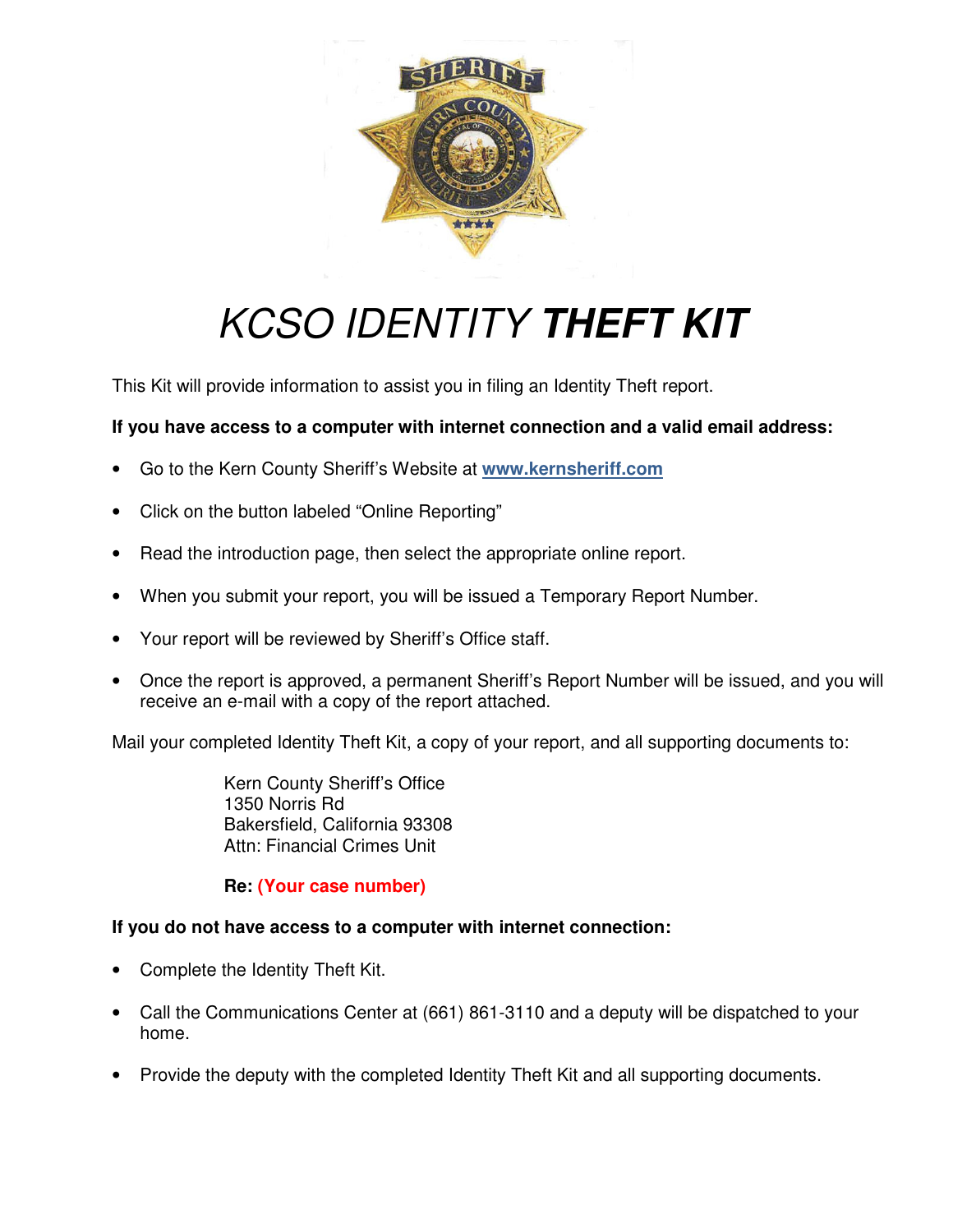

# KCSO IDENTITY **THEFT REPORT**

# **KERN COUNTY SHERIFF'S OFFICE**

| Name<br>(last)<br>Address Address Address Address Address Address Address Address Address Address Address Address Address Address A    | (first) | (middle) |  |
|----------------------------------------------------------------------------------------------------------------------------------------|---------|----------|--|
|                                                                                                                                        |         |          |  |
| Description of what<br>happened: happened: happened: happened: happened: happened: happened: happened: happened: happened: happened: h |         |          |  |
|                                                                                                                                        |         |          |  |
|                                                                                                                                        |         |          |  |

Use additional pages if required

Making your way through the system as an identity theft victim can be a lengthy and confusing process. As you contact **law enforcement, creditors and financial institutions** it is **important** that you keep a record of each person you speak to. Include their name (first and last) or first and ID number, phone number along with the date and time.

**DO NOT use this kit for check or credit card fraud.** Identity Theft involves the attempt to take over your account or to fraudulently **create new accounts** against your name.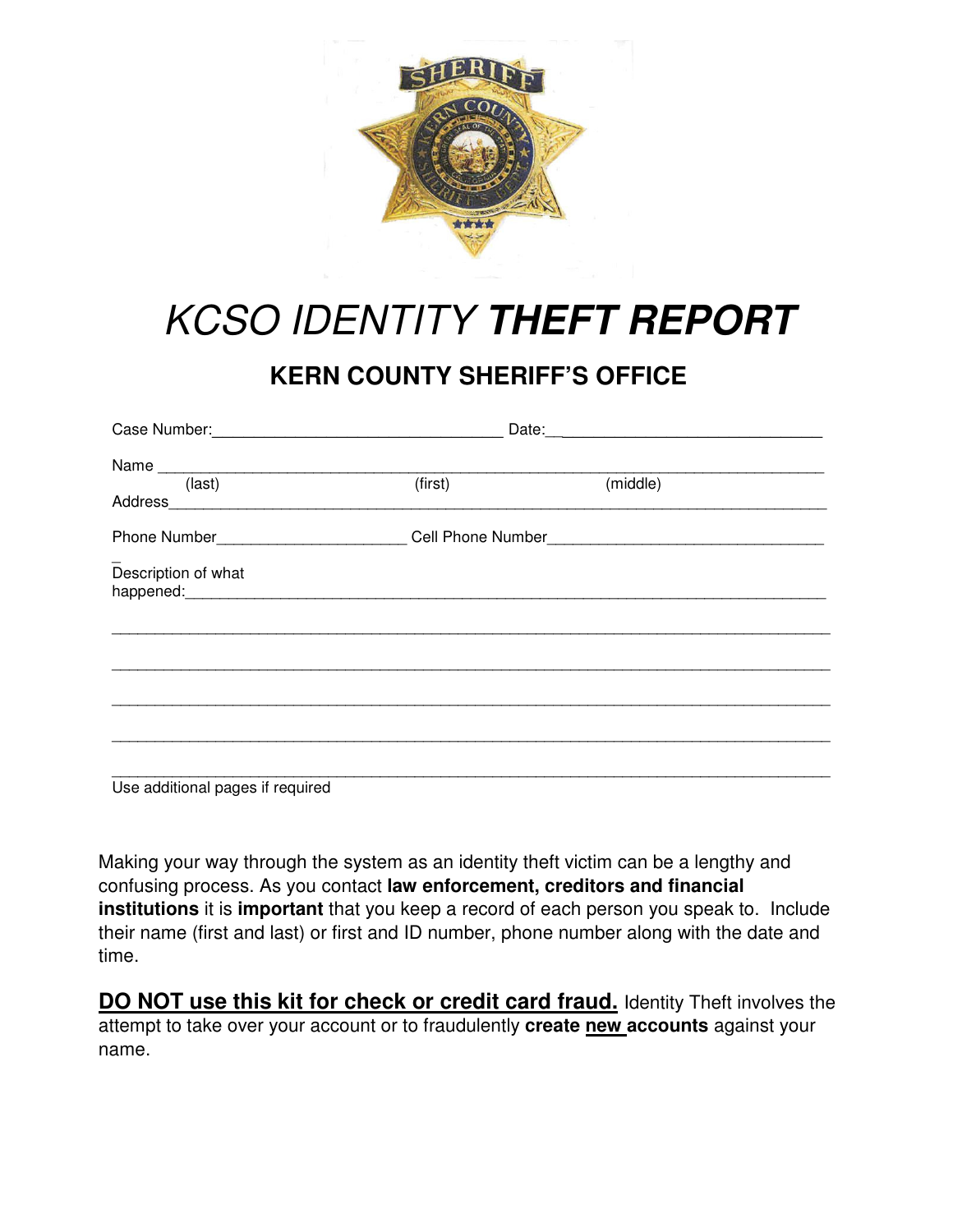### Step One

Now that you have obtained the Identity Theft Report, you should report the incident to the fraud department of the three major credit bureaus.

- Provide the event report number to the credit bureau and ask for a **"fraud alert"** to be placed on your credit report.
- Order a copy of your credit report so you can review it to see if any additional fraudulent accounts have been opened in your name or if any unauthorized charges have been made to other accounts.
- Request a victim's statement that asks creditors to contact you prior to opening new accounts or making changes to any existing accounts.

#### **Contact information for the three major credit bureaus is as follows:**

P.O. Box 740241 Fraud Victim Assistance Atlanta, GA 303074-0241 P.O. Box 6790 To order your report : 1-800-685-1111 Fullerton, Ca. 92634-6790 To report fraud: 1-800-525-6285 E-mail: fvas@transunion.com Fax: 800-255-0056 To order your report: 1-800-888-4213 www.equifax.com To report fraud: 1-866-887-2673

**Equitax** Trans Union **Trans** Fax: 877-553-7803 www.transunion.com

#### **Experian**

 P.O. Box 9532 Allen, TX 75013 To order your report: 1-888-397-3742 To report fraud: 1-888-397-3742 Fax: 800-972-0322 www.experian.com

• You should also file an identity theft report with the Federal Trade Commission (FTC). The FTC can be reached at 877-438-4338 or www.ftc.gov/idtheft.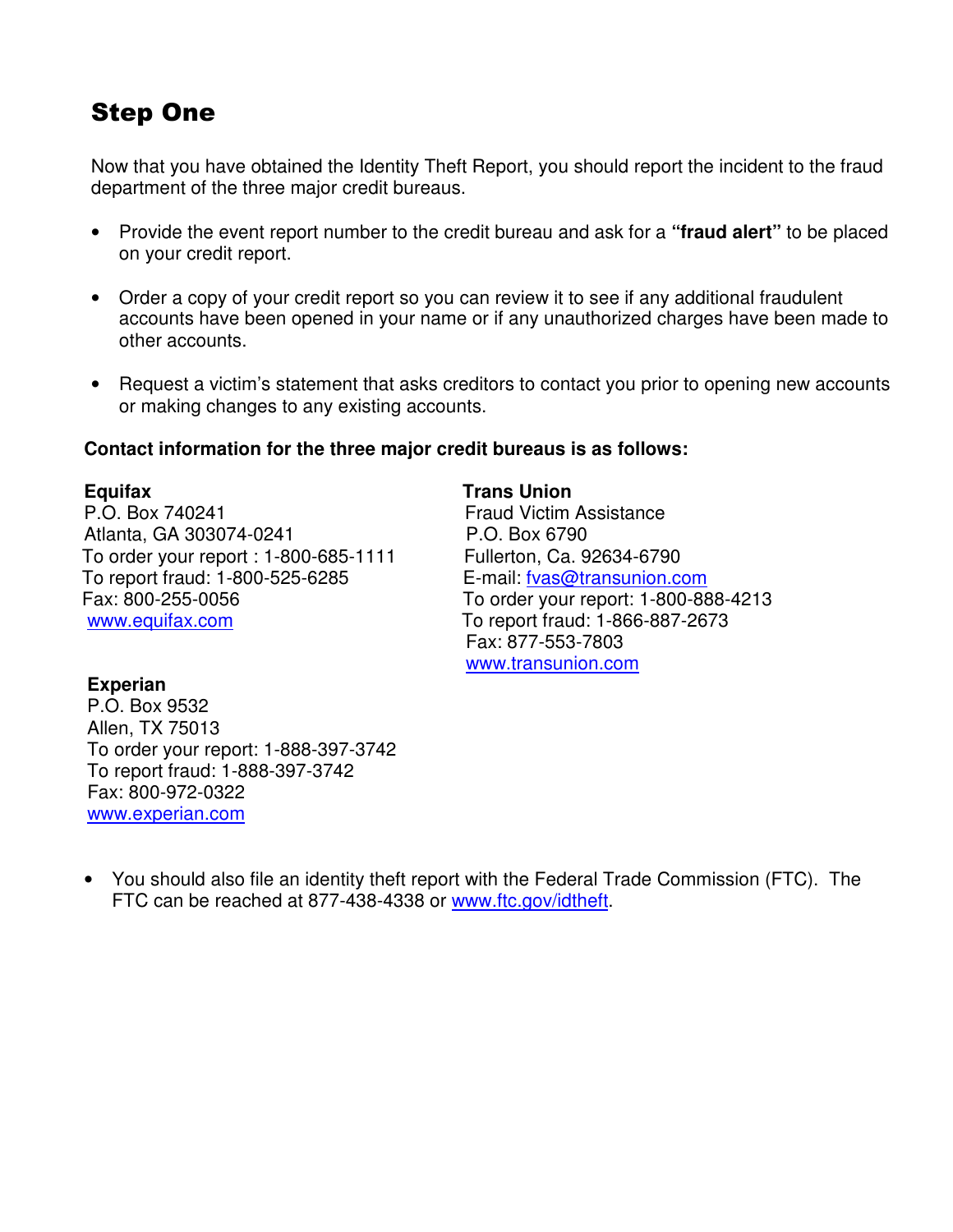### **STEP TWO**

- Contact the fraud department of each of your creditors that are affected by the fraud.
- Get copies of the altered information for each of your compromised accounts (credit cards, utilities, cable bills etc.) and call the fraud department of each credit account.
- Get copies of recorded phone numbers, addresses or computer IP addresses that were used by the perpetrator to alter your account.
- Report the incident to each creditor, even if your account at that institution has not been tampered with. Close the accounts that you believe have been compromised.
- Send a copy of both the completed Form A and the Identity Theft Report to each creditor and retain a copy for your records.
- Make copies of the attached, Form A. **The Form A is required** to obtain the records needed to **conduct an investigation.** Failure to send a completed Form A to the creditors, or to obtain the requested records, will result in no investigation.
- **Remember** to keep a written record of each person you speak to. If they insist on using only their first name ask them for their employee number and obtain the phone number for that specific person (not a general number). This includes each creditor, law enforcement officer and all others.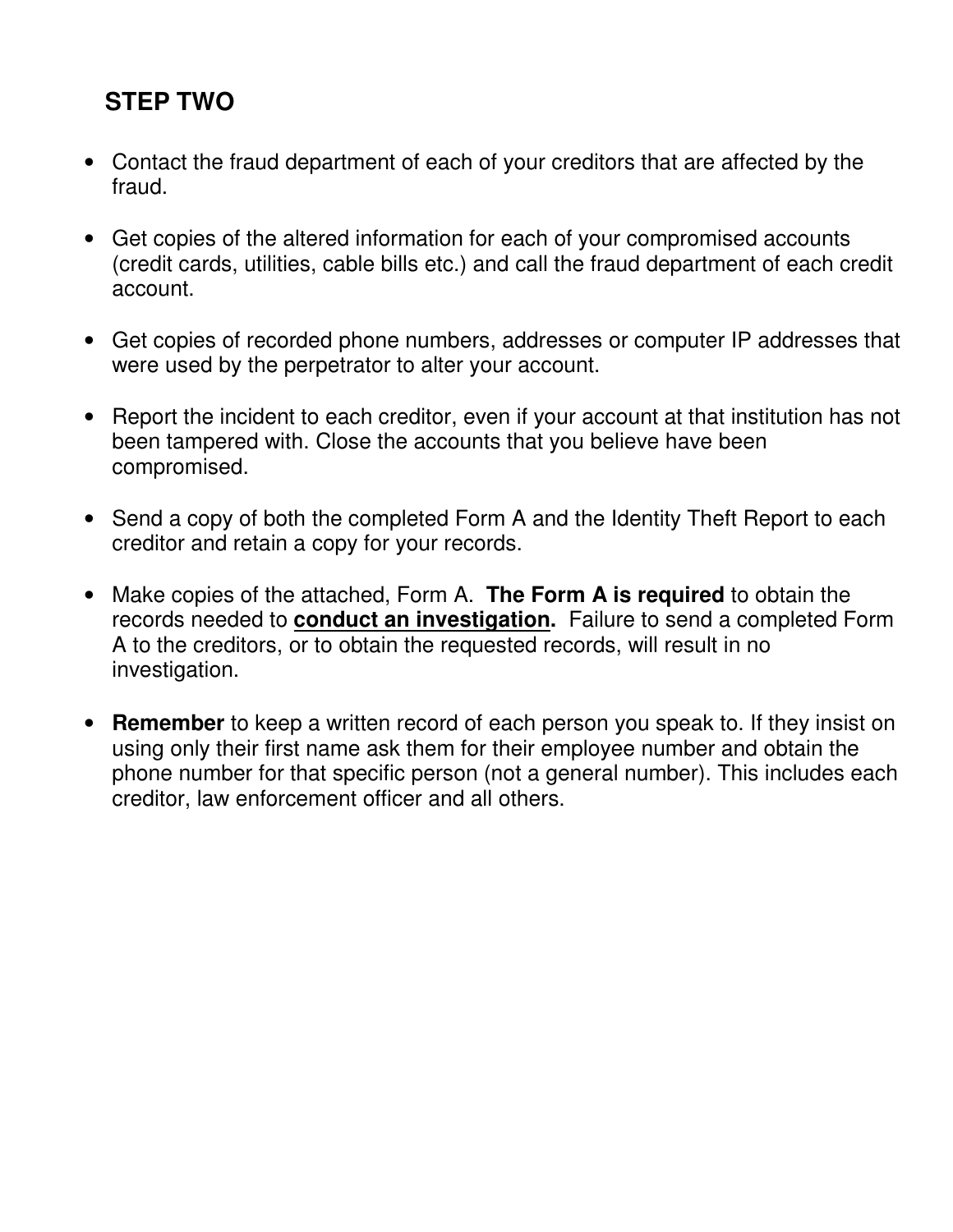### **STEP THREE**

• Once all the requested documents have been received, assemble copies of the Sheriff's Office Identity Theft report, copies of each completed Form A, and copies of all documents you received from your creditors and call the Sheriff's Office 661-391-3110 or mail the documents to:

#### **Kern County Sheriff's Office**

1350 Norris Rd Bakersfield, California 93308 Attn: Financial Crimes Unit.

### **RE: (your case number)**

**\*\*** If your area is serviced by a Sheriff's Office substation, use the correct **Substation address**.

- If a business tells you they can only send the information to the Sheriff's Office, provide them with the Sheriff's Office address and your case number.
- Remind everyone you speak to, to put YOUR Sheriff's Office case number on the envelope and the documents they send.
- Upon receipt of all the requested records this department will evaluate your case for further investigation.
- If you have any problems with your creditors or the businesses providing the requested information contact:

**Office of Privacy Protection, California Department of Consumer Affairs 400 R Street, Suite 3000 Sacramento, California 95814 866-785-9663** or **918-323-0937 privacy@dca@ca.gov.**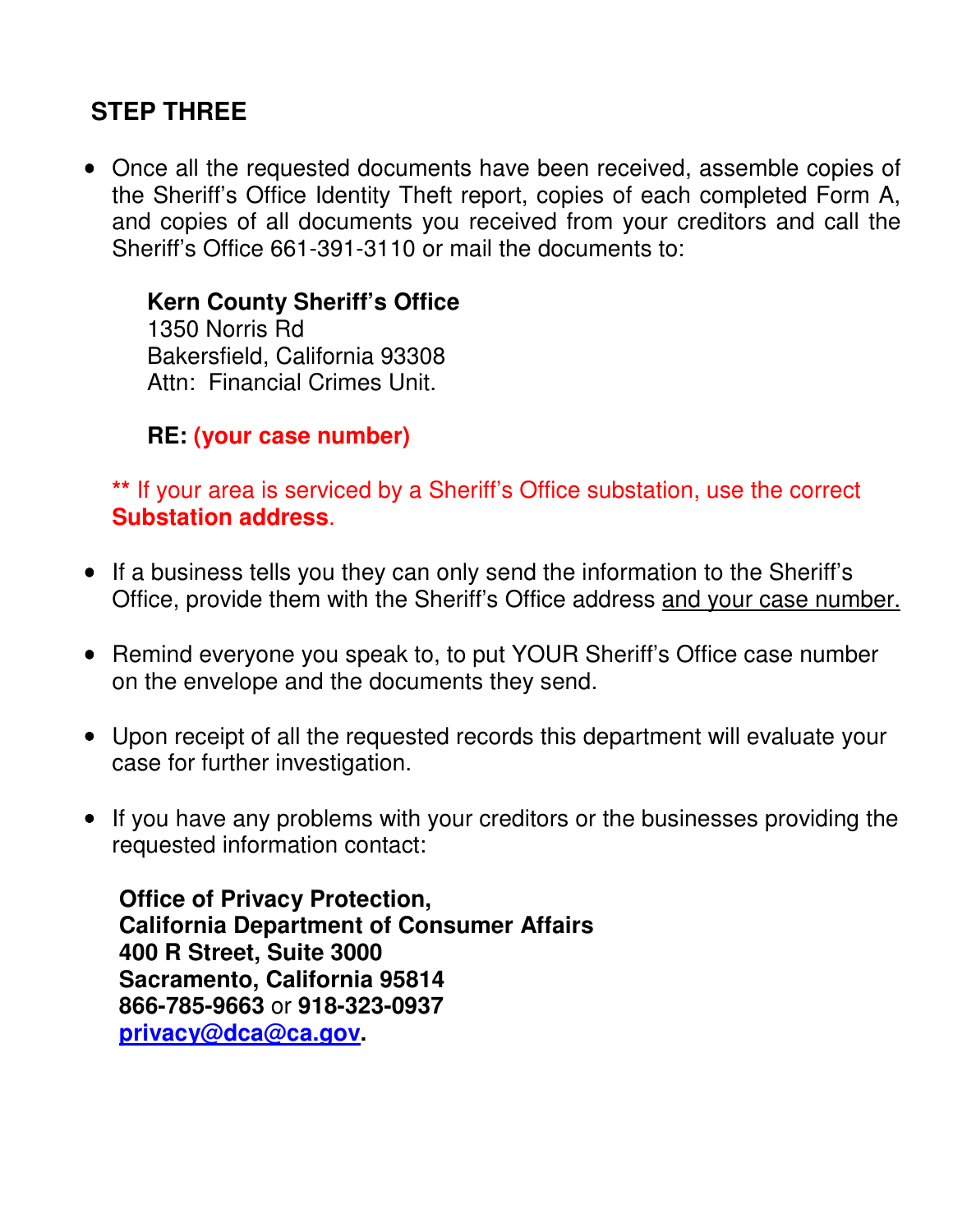If you have any problems or questions concerning the **Kern County Sheriff's Office Identity Theft Kit,** please call 661-391-7530, between **8AM to 4PM** any day of the week.

We have included an Identity Theft Victim's Worksheet for your convenience in documenting your contact with law enforcement and your creditors (Banks, Credit Card Issuers, Utility Companies, etc).

# **REMEMBER !!!!!**

Make **copies** of the blank "Form A." You will need one for each business you have to contact.

Make a **copy** of the completed "Form A" **before** mailing it to each business. (You will also need to provide a copy to the Sheriff's Office if you receive business records and turn them over to us.)

If you have any questions please call (661) 391-7530, between 8 AM and 4 PM, any day of the week.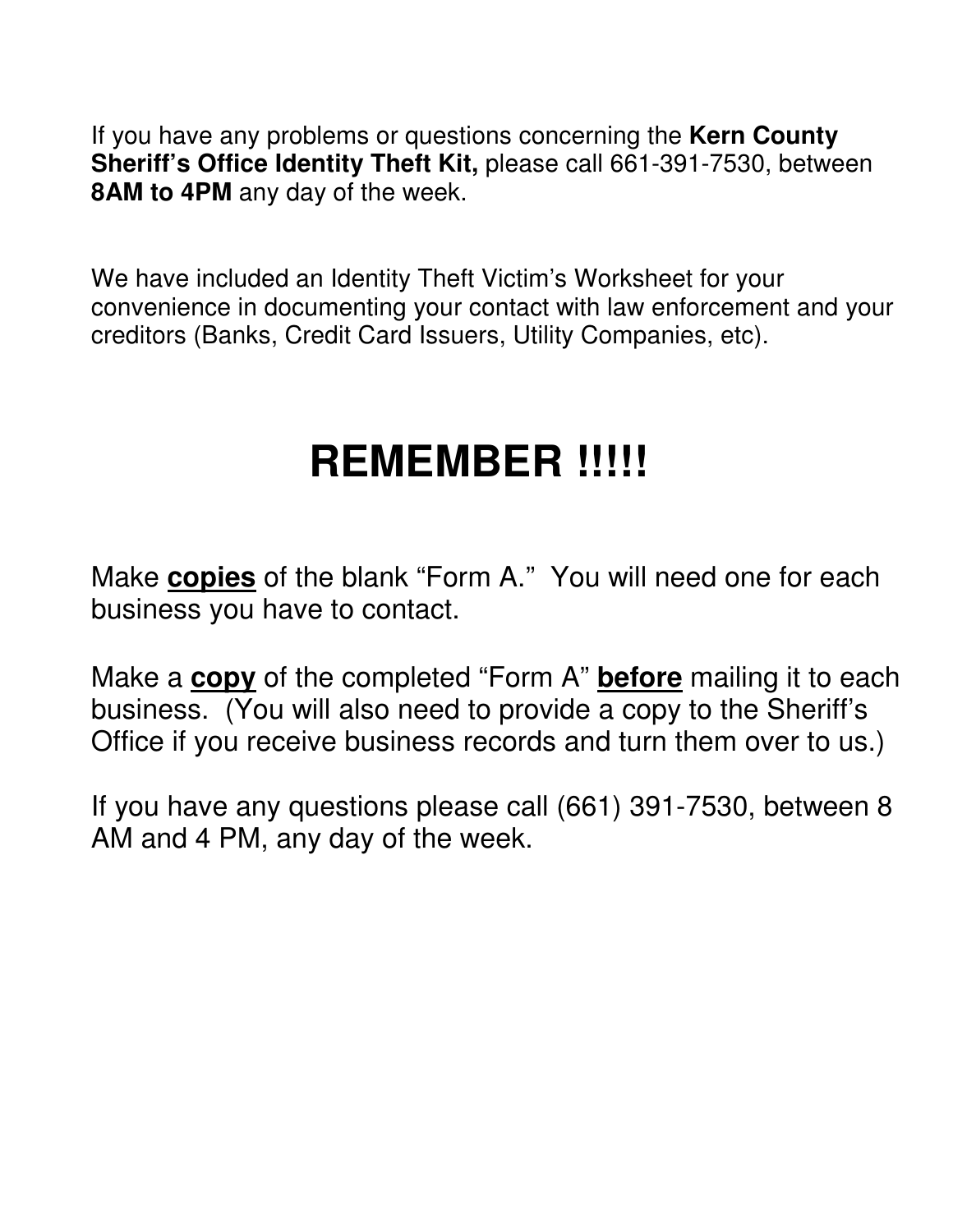# **INFORMATION TO GET FROM BUSINESSES**

# **A Criminal Investigation can not be started until documentary evidence is submitted.**

**Documentary evidence are the records that most businesses keep, which provide useful leads (information) specific to the transaction.** 

#### **Documentary Evidence includes;**

- **Telephone caller ID information.**
- **Internet Protocol (IP) Address, time, date, and time zone of computer used to communicate over the internet.**
- **Addresses the suspects used to have account records sent to.**
- **License Plates**
- **Signature Documents**
- **Business Notes documenting conversations, phone numbers, and names.**
- **Invoices, orders, other documents which show changes of address, telephone numbers, names, and ship to addresses or names.**
- **Bank account numbers, credit card or checking account numbers used in conjunction with the fraud.**
- **The purchase receipts and information which shows what was fraudulently purchased, where it was purchased and the date and time it was purchased.**

### **Although still important in a investigation, Documentary Evidence IS NOT;**

- **Surveillance video (unless you know the person in the photograph).**
- **The bill by which you discovered the fraud.**
- **The notice of payments due or account collections notice.**
- **Or, your credit report.**

**Documentary evidence must be requested by YOU from EACH business your account or personal information was used at. Some businesses will send the information to you directly, while others will only send it to the Sheriff's Office. Be sure to;**

- **Clarify with the business where they will send the information and when.**
- **Write down the name and direct phone number of the person you spoke to.**
- **Write down any reference number the business uses to track your claim.**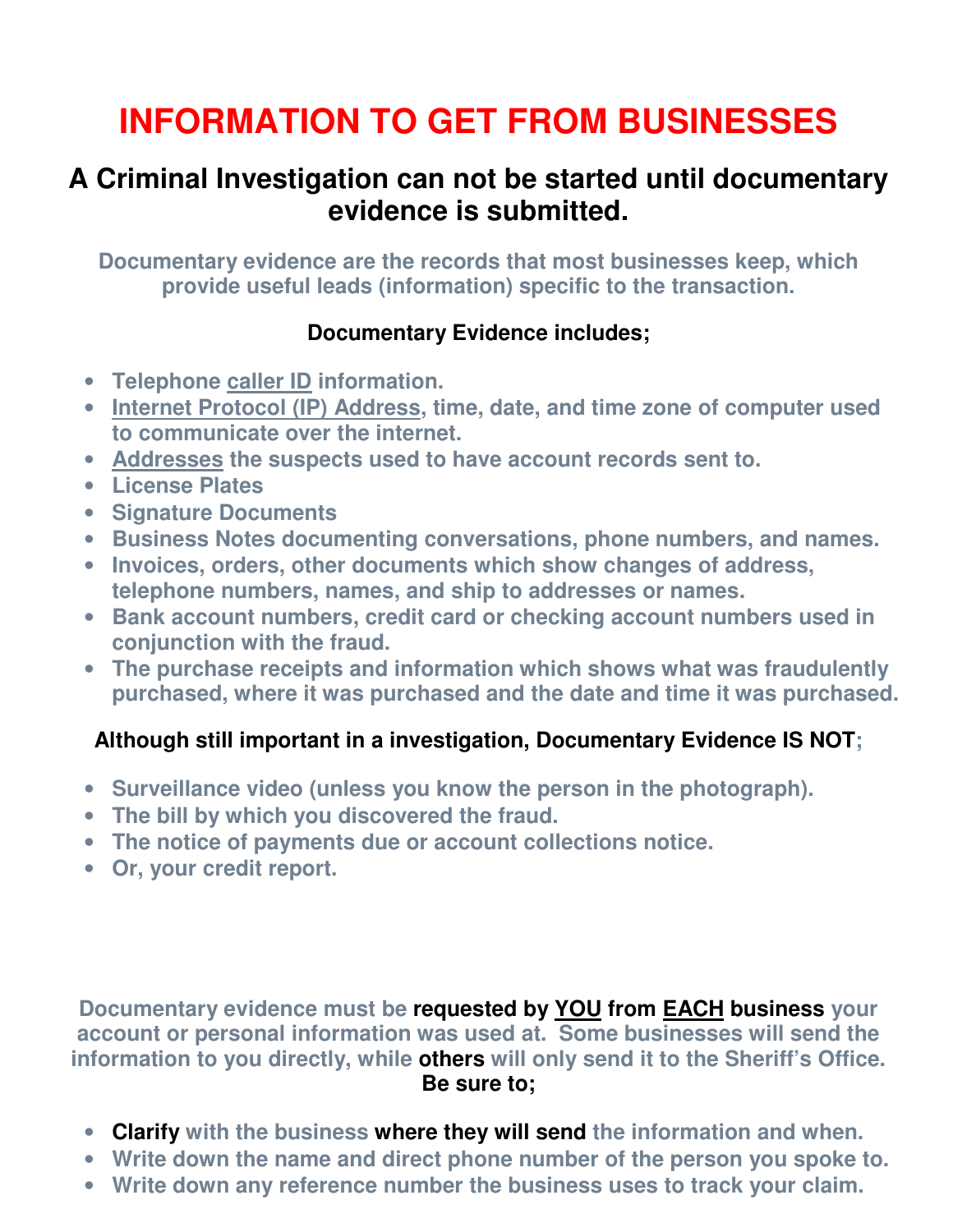**To assist you, the Kern County Sheriff's Office has developed a Identity Theft Kit. This kit contains a Form A which you can send to each business to request the evidence. The kit also serves as a crime report . Also in the kit is a form to help you keep track of who you have been talking to. Be sure to tell the business your Sheriff's Office case number must be on any documents sent to the Sheriff's Office.** 

**Be sure to mention to the business that you need any records that may include;** 

- **Telephone caller ID information**
- **Internet Protocol (IP) Address, time, date, and time zone of computer used to communicate over the internet**
- **Invoices, orders, other documents which show changes of address, telephone numbers, names, and ship to addresses or names.**
- **Receipts**

**Further information about Identity Theft can be found at:** 

**http://sdeweb/Investigations/Detective/BurglaryTheft/IDTheft/Pages/default.aspx**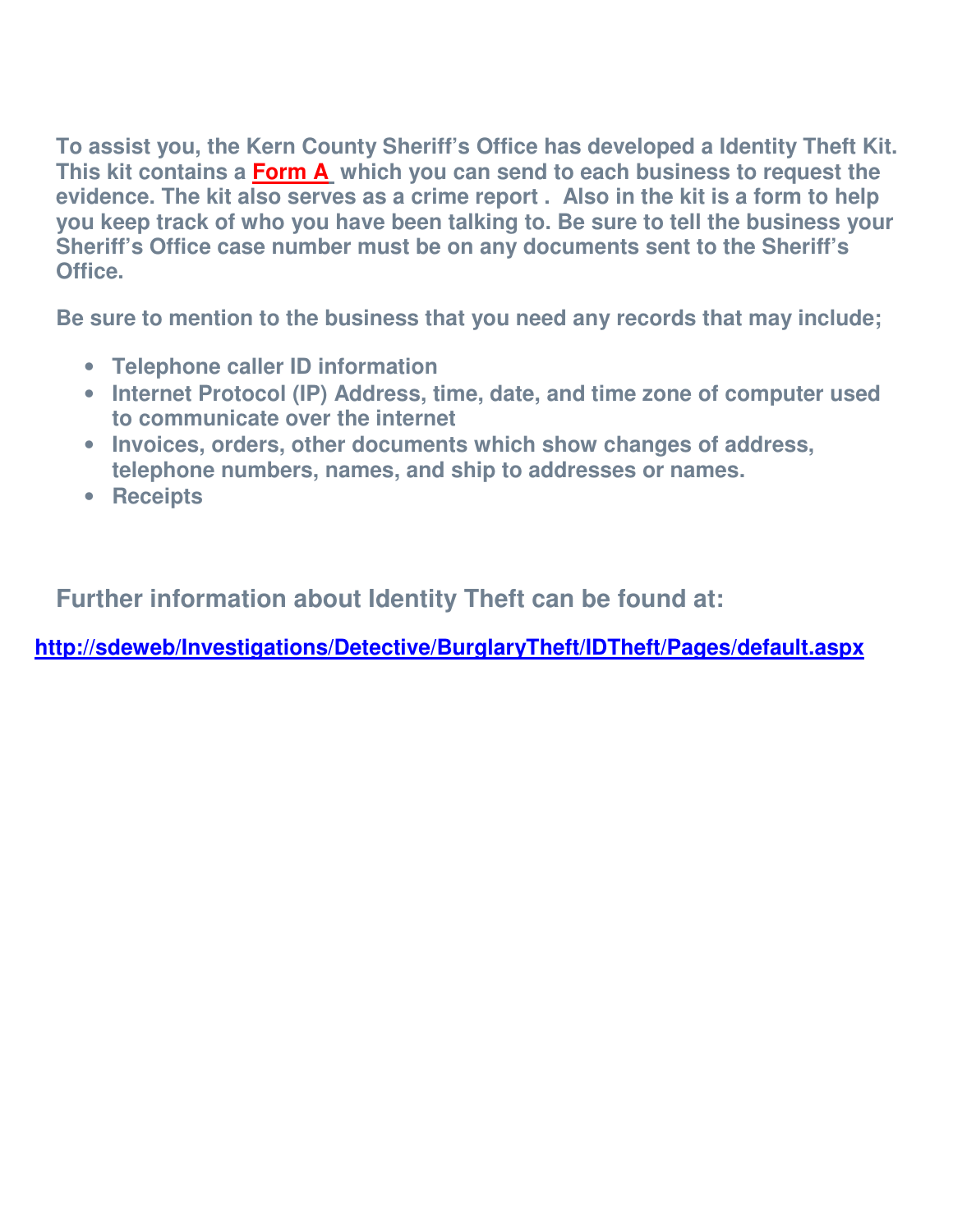### **FORM "A"**

**Crime Victim Instructions: Complete this form and date it. Then send a copy of this form attached to a copy of the Kern County Sheriff's Office Identity Theft Report to each business that your information has been used.** 

**Report Number:** 

### **IDENTITY THEFT VICTIM'S REQUEST FOR**

#### **FRAUDULENT TRANSACTION/ACCOUNT INFORMATION**

Made pursuant to section 609(e) of the Fair Credit Reporting Act. (15 U.S.C. 1681g), California Financial Code sections 4002 and 22470, Civil Code section 1748.95 and Penal Code section 530.8

| TO:          | FAX:                  |  |
|--------------|-----------------------|--|
| ACCOUNT NO.: | <b>REFERENCE NO.:</b> |  |
| FROM:        |                       |  |

I am a victim of Identity theft. I am formally disputing a transaction or an account that I have learned has been made, opened or applied for with you. I did not make this transaction or open or apply for account and have not authorized anyone else to do so for me. You may consider this transaction or account to be fraudulent. Below is my identifying information. I have filed a report of identity theft with my local police department and a copy is attached. Under Federal and California laws, creditors and other business entities must provide a copy of application and business transaction records relating to fraudulent transactions or accounts opened or applied for using an identity theft victim's identity. '

A copy of the relevant Federal and California law is enclosed. The victim is generally permitted to authorize your release of the account information to a specified law enforcement officer. I am designating the investigation listed below as additional recipients of all account information and documents. I authorize the release of all account documents and information to the law enforcement officer designated. I am requesting that you provide copies of the following records related to the disputed transaction or account:

Application records or screen prints of Internet/phone applications.

Statements of charges, records of conversations, and records of changes to accounts.

Payment/charge slips.

Investigator's Summary.

Delivery addresses with delivery dates or expected deliveries and description of products sent.

Any other documents associated with the account including IP addresses and caller ID telephone numbers captured by the business. All records of phone numbers or computer IP addresses used to activate the account or used to access the account.

|                                      |                                                                                                                 | Social Security Number:<br><u>Social Security Number:</u> |  |  |  |
|--------------------------------------|-----------------------------------------------------------------------------------------------------------------|-----------------------------------------------------------|--|--|--|
|                                      |                                                                                                                 |                                                           |  |  |  |
|                                      | Phone: Fax / E-mail Address: Fax / E-mail Address:                                                              |                                                           |  |  |  |
|                                      | Employer 2008 and 2008 and 2008 and 2008 and 2008 and 2008 and 2008 and 2008 and 2008 and 2008 and 2008 and 200 |                                                           |  |  |  |
| <b>Designated Police Department:</b> | KERN COUNTY SHERIFF'S OFFICE                                                                                    | Attn: Financial Crimes Unit                               |  |  |  |
|                                      | 1350 Norris Rd Bakersfield, CA 93308                                                                            | <b>Fax:</b> $661-391-7416$                                |  |  |  |
| Signed:                              | Date:                                                                                                           |                                                           |  |  |  |

Note to Victim: If a business refuses to give you the fraudulent account information, please contact the California Office of Privacy Protection by phone at 866-785-9663 or 916-323-0637, email at privacy@dca.ca.gov, or by mail to Office of Privacy Protection, California Department of Consumer Affairs, 400 R Street, Suite 3000, Sacramento, CA 95814.